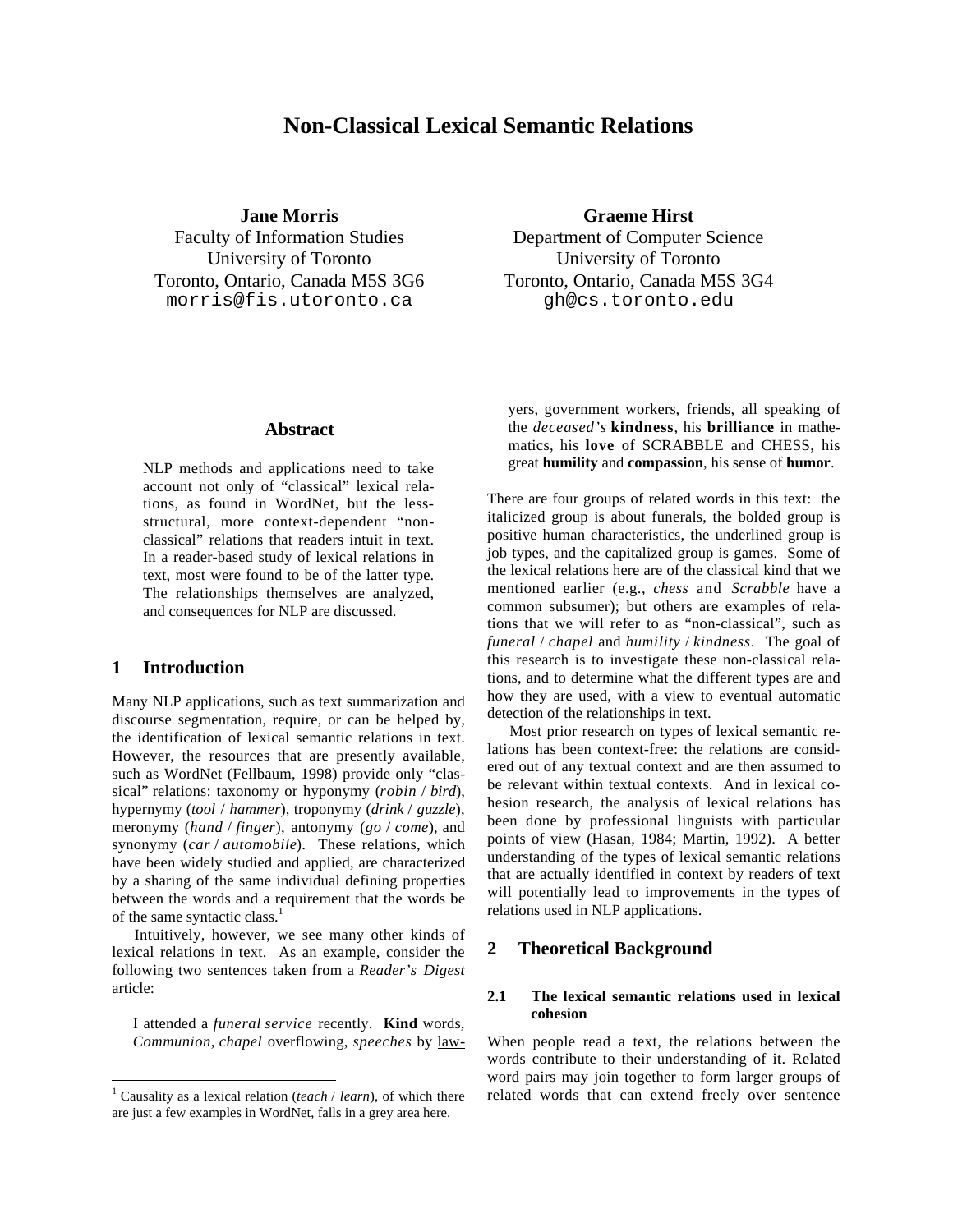boundaries. These larger word groups contribute to the meaning of text through "the *cohesive* effect achieved by the continuity of lexical meaning" (Halliday and Hasan, 1976, p. 320, emphasis added). Lexical semantic relations are the building blocks of *lexical cohesion*, and so a clear understanding of their nature and behavior is crucial. Lexical cohesion analysis has been used in such NLP applications as determining the structure of text (Morris and Hirst, 1991) and automatic text summarization (Barzilay and Elhadad, 1999).

In recent lexical cohesion research in linguistics (Hasan, 1984; Halliday and Hasan, 1989; Martin, 1992) non-classical relations are largely ignored, and the same is true in implementations of lexical cohesion in computational linguistics (Barzilay and Elhadad, 1999; Silber and McCoy, 2002), as the lexical resource used is WordNet. It is notable, however, that the original view of lexical semantic relations in the lexical cohesion work of Halliday and Hasan (1976) was very broad and general; the only criterion was that there had to be a recognizable relation between two words. Most research on lexical semantic relations in linguistics (Cruse, 1986) and psychology has also ignored nonclassical relations (with the exception of Chaffin and Herrmann, 1984); however there have been recent calls to broaden the focus and include non-classical relations as well (McRae and Boisvert, 1998; Hodgson, 1991).

A notable exception to this trend is in library and information science (LIS), and is likely a pragmatic reflection of the fact that it is a field with a large user base that demanded this type of access to reference materials. In LIS thesauri, most of the word pairs that are classed as Related Terms (RTs) are related non-classically, but unfortunately are listed as an undifferentiated group. Standards for their use have been developed (ISO, 1986); but since 1985, the Library of Congress has been encouraging a minimization of their use (El-Hoshy, 2001). Since RTs are all grouped together in an unclassified manner, the result has been inconsistencies and subjective judgments about what word pairs are included; but this is an issue of implementation rather than whether RTs can, in principle, be useful.

*Roget's Thesaurus,* which was used to form the lexical chains in Morris and Hirst (1991), also gives nonclassically related word groups. Although this thesaurus is hierarchically classified, it makes frequent use within its basic categories of unclassified pointers to other widely dispersed basic categories. In this respect the structure of LIS thesauri and *Roget's Thesaurus* are similar. They are both hierarchically organized — *Roget's* by Roget's own principles of domain and topic division and LIS thesauri by a broad-term / narrow-term structure — but they also both have a non-hierarchical, non-classified "structure" (or at least mechanism) for representing non-classical relations. But while both, unlike WordNet, give access to non-classically related

word pairs, they don't give any indication of what the actual relation between the words is. Other recent computational work such as that of Ji, Ploux, and Wehrli (2003) suffers from the same problem, in that groups of related words are created (in this case through automatic processing of text corpora), but the actual relations that hold between the members of the groups are not determined.

## **2.2 Non-classical lexical semantic relations**

Lakoff (1987) gives the name "classical" to categories whose members are related by shared properties. We will extend Lakoff's terminology and refer to relations that depend on the sharing of properties of classical categories as *classical* relations. Hence we will use the term *non-classical* for relations that do *not* depend on the shared properties required of classical relations. Lakoff emphasizes the importance of non-classical *categories,* providing support for the importance of nonclassical *relations*. The classical category structure has been a limiting factor in the study of lexical relations: since relations create categories (and vice versa), if the categories that are considered are severely restricted in nature, so too will be the relations; and, as mentioned, related words must be of the same part of speech. This is thus a restriction found in both Hasan's (1984) relations in lexical cohesion work and Cruse's (1986, p. 16) concept of patterns of lexical affinity, where a mechanism is given for relating inter-sentence and, in fact, inter-text words that are both in the same grammatical class. The lexical chains of Morris and Hirst (1991) had no such restriction, and frequently nouns, verbs, adjectives, adverbs, and verbs were joined together in one chain.

Lakoff (1987) mentions Barsalou's (1989) concept of creating *ad hoc categories*, his term for categories that are "made up on the fly for some immediate purpose", which would presumably require some type of processing interaction with a specific text instead of the assumption that all categories pre-exist (Lakoff, 1987, p. 45). Two examples of these categories are "things to take on a camping trip" and "what to do for entertainment on a weekend" (*ibid*, p. 45). Barsalou's ad hoc categories seem to be of (at least) two types: (1) different activities or actions pertaining to the same or similar objects; (2) different objects pertaining to the same or similar activities or actions. This process has similarities to the mechanisms of Hasan (1984), Martin (1992), and Cruse (1986) that use *both* intra-sentence case-like relations and inter-sentence classical relations. Categories created this way are not classical, as they seem to be ways of joining "different" objects, actions, or activities, and so the relations between their members are not classical either. The mix of classical categories and relations with non-classical categories and relations appears to be a rich source of lexico-grammatical cohesion.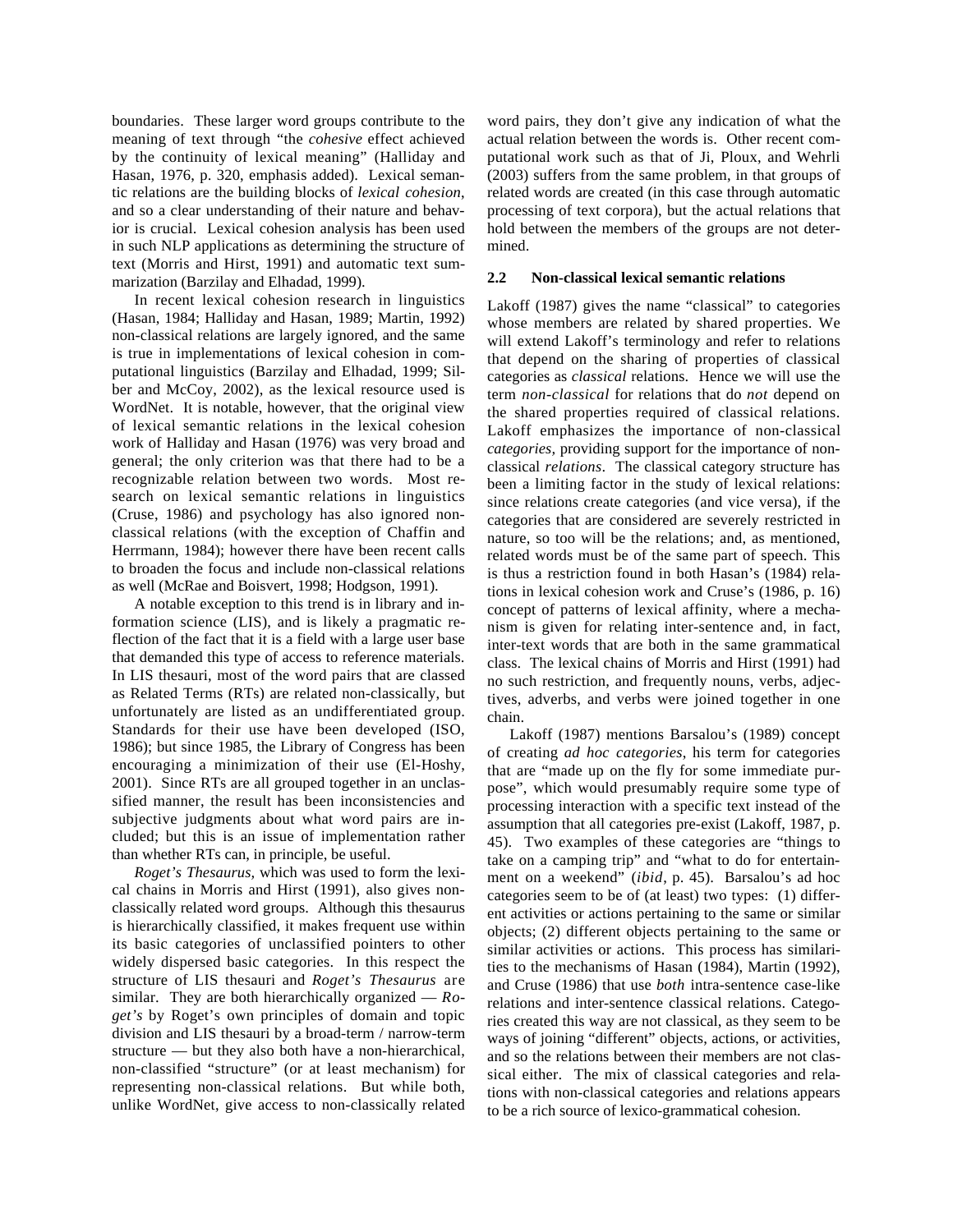The following are the major (not necessarily mutually exclusive) types of non-classical relations found in the literature:

- Relations between members of Lakoff's nonclassical categories: *ball*, *field* and *umpire*, that are part of the structured activity of *cricket* (or *baseball*).
- Case relations:
	- o General: *dog* / *bark* (Chaffin and Herrmann, 1984).
	- o Sentence-specific (Fillmore, 1968): *stroke* / *it* in the sentence: They *stroked it*.
- LIS RTs (Milstead, 2001).

The relations between members of non-classical categories are unnamable except with reference to the category name (one can't describe the relations between *ball* / *field* or *ball* / *umpire* without using the word *cricket*). For word pairs consisting of a member and the category name, the relation has often been covered, either as a general case relation (*ball* / *cricket* as instrument / activity) or as an RT (*field* / *cricket* as the activity / location relation of Neelameghan (2001), or the locative general case relation).

Case relations come in two varieties: general and specific (to a sentence). The general inter-sentence and inter-text case relations (Chaffin and Herrmann, 1984) are given also by several of the LIS researchers who have provided lists of RT types (Neelameghan, 2001; Milstead, 2001). Cruse deals almost exclusively with classical relations, but does mention two general caselike relations that he calls "zero-derived paronymy" (1986, p. 132). The instrumental case (*dig* / *spade* or *sweep* / *broom*) and the objective case (*drive* / *vehicle* or *ride* / *bicycle*) are given as examples. He observes that in the instrumental case, the definition of the noun will most likely contain the verb, and in the objective case, the definition of the verb will most likely contain the noun. To Cruse, these are not "real" relations but merely "quasi" relations, as the word classes involved differ.

The case relations as defined by Fillmore (1968) are intra-sentence grammatical relations that always apply to the specific text and sentence they are situated in. Sometimes these relations can be both text-specific and general at the same time (*dog* / *barked* in *The dog barked*). Hasan (1984) and Martin (1992) also use these intra-sentence case relations to further link together word groups that have been created through classical relations, as does Cruse (1986) with his concept of patterns of lexical affinity mentioned above.

LIS can lay claim to the most extensive amount of research on non-classical relations. It is interesting to note that during the development of the *Art and Architecture Thesaurus* (AAT), RTs were not included in the

initial design, but rather added in afterwards due to user demand (Moholt, 1996). Of the LIS researchers, Neelameghan (2001) has produced the most extensive list of non-classical relations, which has changed little since Neelameghan and Ravichandra (1976). Apart from relations between members of non-classical categories (see above), his list includes most of the text-general relations (recognizable out of the context of a text) mentioned by other researchers. Obviously any textspecific relations such as sentence-specific case cannot be included, since word pairs are considered out of text. Note again, however, that both Hasan (1984) and Martin (1992) use relations similar to text-specific case relations to strengthen cohesive ties created by the classical relations. This combination of text-specific and textgeneral relations could prove to be useful computationally. A couple of exceptions to the above mentioned relation types have been noted. Evens et al. (1983) have a *provenience* relation (*water* / *well*), and Cruse (1986) has a *proportional series* relation made up of what he calls recurring *endonymy* (*university* / *lecturer* / *student*, *prison* / *warden* / *convict*, *hospital* / *doctor* / *patient*), that is a relation that "involves the incorporation of the meaning of one lexical item in the meaning of another", such as *education* in *university* / *lecturer* / *student* (1986, p. 123–125).

In the research on domain-neutral lexical semantic relations, hundreds (Cassidy, 2000) or thousands (Lenat, 1995) of relations are defined, or perhaps even more in the case of Barrière and Popowich (2000). The question of whether there is a smallish set of field- (domain-) neutral non-classical relations that will provide (good) coverage for all (or most) fields is one of the questions we are investigating. Encouragingly, LIS has tackled an extensive number of specific domains with just such a smallish set of field-neutral non-classical relations. However, due to the reportedly subjective implementation of these relations, this may not in fact be true in practice. WordNet's approach uses domain-neutral relations for a general domain, but mostly for classical relations. Databases use domain-specific relations for specific domains.

## **3 Experiment**

#### **3.1 Introduction**

We are interested in determining and analyzing the types of lexical semantic relations that can be identified in text. To this end, a study was conducted with nine participants who read the first 1.5 pages of a generalinterest article from the *Reader's Digest* on the topic of the funeral of a homeless alcoholic who had nonetheless achieved many positive aspects and qualities in his life. The study reported here is part of a larger study of three texts from the *Reader's Digest* that investigates not only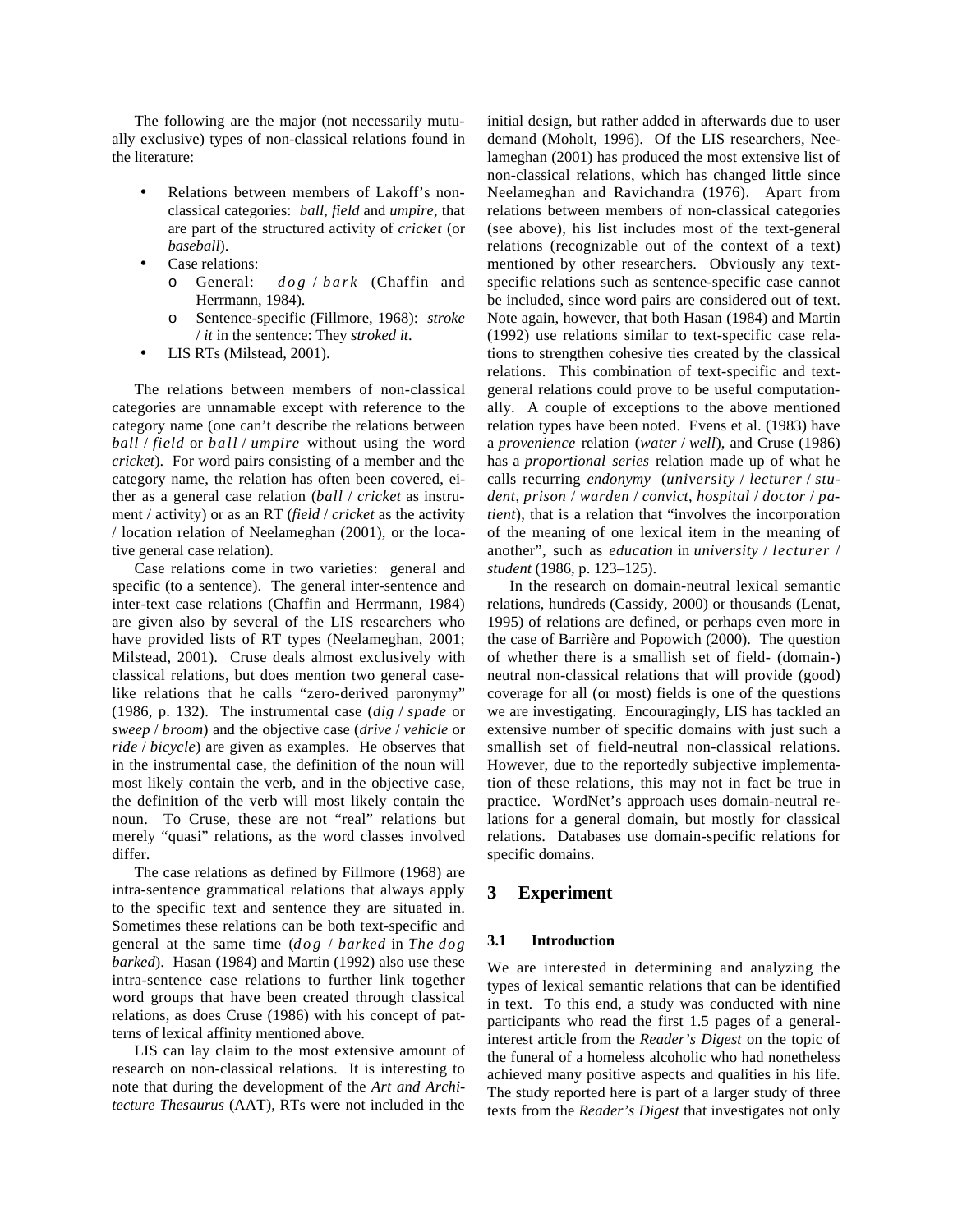the relation types used but also the nature of the larger word groups, the interactions among the word groups, how much of and what type of text meaning this information represents, and the degree of subjectivity in the readers' perceptions of both the relation types and word groups as measured by individual differences (see Morris and Hirst, 2004).

## **3.2 Method**

Subjects were given a large set of colored pencils and a supply of data sheets for recording their observations. They were instructed to first read the article and mark the words that they perceived to be related, using a different color of pencil to underline the words of each different group of related words. (In effect, they built lexical chains; two words could be in the same group even if not directly related to one another if both were related to another word in the group.) They were told that they could re-read the text and add new underlining at any time during this part of the study. Once this task was completed, the subjects were instructed to transfer each separate word group to a new data sheet, and for each group to indicate which pairs of words within the group they perceived to be related,and what the relation was. Finally, they were asked to describe what each word group was "about", and to indicate whether and how any of the word groups themselves were related to another.

## **3.3 Results**

We will briefly present some statistics that summarize the degree of agreement between the subjects, and then turn to a qualitative analysis.

In general, the subjects were in broad agreement about many of the groups of related words — for example, that there was a "funerals" group and a "positive human qualities" group — but, as one would expect, they differed on the exact membership of the groups. Eleven groups were identified by at least four of the nine subjects. For each of these groups, we computed the subjects' agreement on membership of the group in following manner: We took all possible pairs of subjects, and for each pair computed the number of words on which they agreed as a percentage of the total number of words they used. Averaged over all possible pairs of subjects, the agreement was 63%.

Next, we looked at agreement on the word pairs that were identified as directly related (within the groups that were identified by at least four subjects). We restricted this analysis to *core* words, which we defined to be those marked by a majority of subjects. We counted all distinct instances of word pairs that were marked by at least 50% of the subjects, and divided this by the total number of distinct word pairs marked. We found that 25% of the word pairs were marked by at least 50% of the subjects.

For this set of word pairs that were identified by more than one subject, we then computed agreement on what the relationship between the pair was deemed to be. We found that the subjects agreed in 86% of the cases.

We now turn to the nature of lexical relations that the subjects reported perceiving in the text in each of the eleven word groups that were used by at least four of the readers. As we would expect, the individual wording of the descriptions of relation types varied greatly by reader: the subjects often used different ways to describe what were clearly intended to the same relations. Thus, we had to analyze and interpret their descriptions. We were careful in this analysis to try to determine the subjects' intent and generalize the conceptual meaning of the individual wordings that were given, but not impose any view of what the relations "should be".

We found that for this one text, there seems to be an emerging "smallish" set of 13 commonly used relations, listed below. Not included in the list are the outlier relations — the relation types used only by one reader.

- 1. Positive qualities (*brilliant* / *kind*).
- 2. Negative qualities (*homeless* / *alcoholic*).
- 3. Qualities in opposition (*drunk* / *drying out*).
- 4. Large categories such as positive human characteristics (*humility* / *humour*), typical major life events (*funeral* / *born* / *married*), and jobs / types of people (*lawyer* / *volunteer*).
- 5. Words that are each related to a third concept; for example caring (*kind* / *gentlemanly*), remember (*speeches / deceased*), and education (*people / professors*).
- 6. Descriptive noun / adjective pairs (*born* / *young*, *professors* / *brilliant*).
- 7. Commonly co-occurring words often described as words that are associated, or related: (*alcoholic* / *beer*). In many cases the readers used subgroups of this category:
	- a . Location (*homeless* / *shelter*, *funeral* / c*hapel*, *kitchen* / *home*)
	- b. Problem / solution / cause / one word leads to the other (*homeless* / *drunk*, *date* / *love*, *date* / *relationship*, *alcoholic* / *rehab program*).
	- c. Case relations (*volunteer* / *service*, *people* / *living*, *speeches* / *friends*).
	- d. Aspects of an institution: married (*son* / *married*), funeral (*speeches* / *communion*), and education (*college* / *jobs*).
- 8. Stereotypical relations (*homeless* / *drunk, people* / *home*).
- 9. One word related to a large group of words, seemingly with a lot of import: (*homeless* /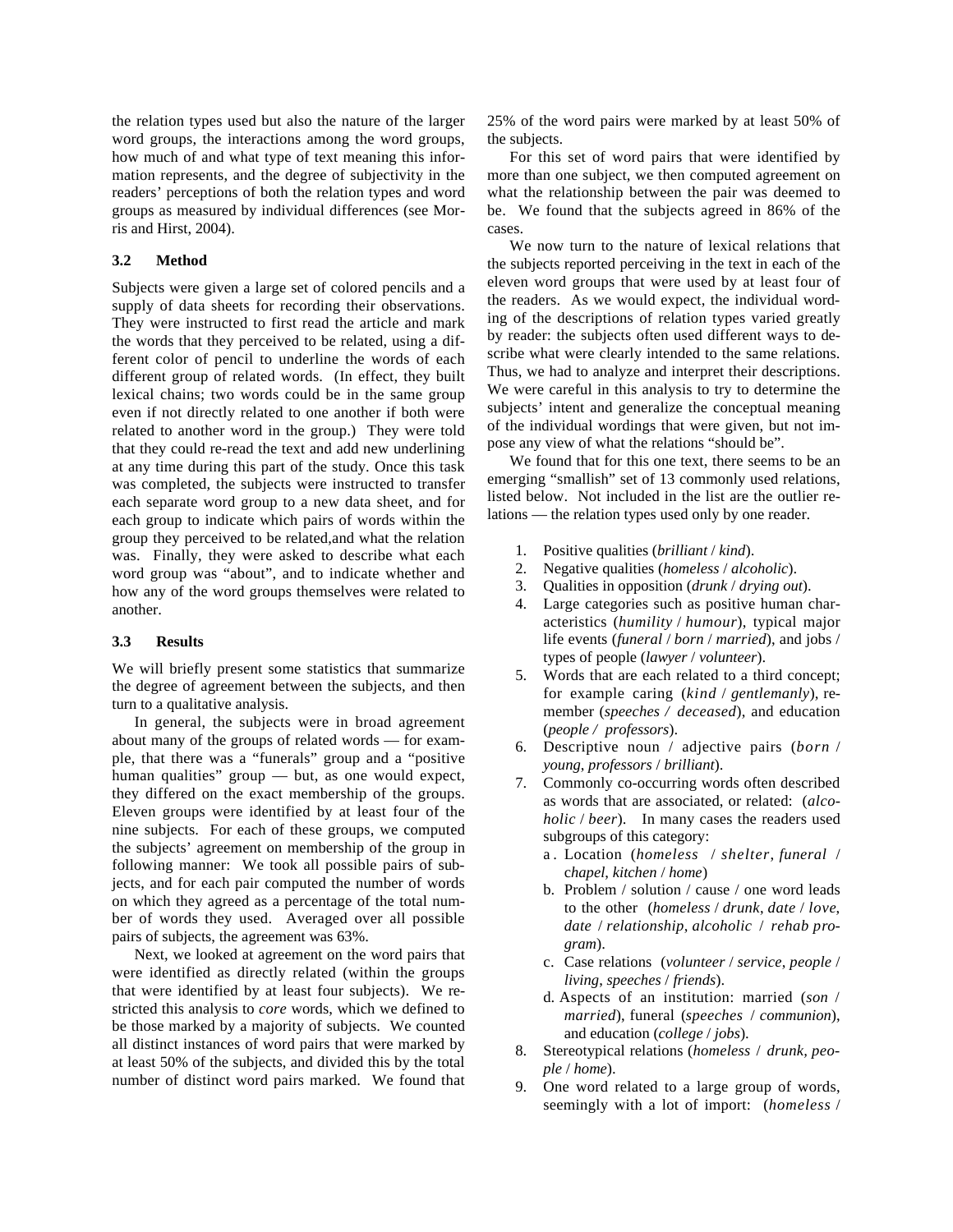-the group of positive human characteristics such as *brilliant* / *kind* / *humility*).

- 10. Definitional: (*alcoholic / drunk*) .
- 11. Quasi-hyponymy relations (*friend* / *relationship*).
- 12. Synonymy (*relaxed* / *at ease*).
- 13. Antonymy (*died* / *born*).

The data show that while individual differences occur (Morris and Hirst, 2004), the readers in the study identified a common core of groups of related words in the text. Agreement on which exact word pairs within a group are related is much lower at 25%, and possible reasons for this are, briefly, that this is a much more indirect task for the readers than initially identifying word groups and that the word groups might be comprehended more as gestalts or wholes. In cases where subjects identified word pairs as related, they also showed a marked tendency, at an average of 86%, to agree on what the relation was. This high level of reader agreement on what the relations were is a reflection of the importance of considering lexical semantic relations as being situated in their surrounding context. In other words, while explaining or perceiving linguistic meaning out of context is hard, as noted by Cruse (1986), doing so within text seems here not to be, and is therefore likely a meaningful area for further study.

One clear pattern was evident in the analysis: the overwhelming use of non-classical relations. There were a few uses of hyponymy, synonymy, and antonymy (relations 11, 12, and 13 above), but these classical relations were used only for a minority of the word pairs identified by the readers from within the word groups in the text.

# **4 Discussion**

The subjects in this study identified a common "core" of groups of related words in the text, as well as exhibiting subjectivity or individual differences. Within these word groups, the subjects identified a "smallish" group of common relation types. Most of these relation types are non-classical. This result supports the integration of these relations into lexical resources or methods used by NLP applications that need to identify and use lexical semantic relations and lexical cohesion in text. There are two related computational issues. The easier one is to be able to automatically identify words in a text that are related. Much harder is to be able to provide the semantically rich information on what the relation actually is.

Clearly this work is preliminary in the sense that, to date, one text has been analyzed. Our next step is to complete the analysis of the data from the other two texts in this study, which has been collected but not yet analyzed. An obvious area for future research is the effect of different types of both texts and readers. Our readers were all masters-level students from the Faculty of Information Studies, and the three texts are all general-interest articles from *Reader's Digest.*

It would be very useful to do a thorough analysis of the correspondence between the readers' relation types reported above, and the relation types discussed earlier from the literature. A preliminary look indicates overlap, for example of inter-sentence case relations, ad hoc non-classical categories, and words related through a third concept. We would like to investigate the potential of using both classical and non-classical relation types along with the intra-sentence case relations for the automatic generation of relations and relation learning. This work would incorporate and build on the related ideas discussed above of Cruse (1986), Hasan (1984), and Barsalou (1989), along with the actual relation types and word group interactions found by readers.

We are also interested in how text-specific the word groups and relations are, since non–text-specific information can be added to existing resources, but textspecific knowledge will require further complex interaction with the rest of the text. We intend to investigate any potential linkages between the word groups in the texts and other theories that provide pre-determined structures of text, such as Rhetorical Structure Theory (Marcu, 1997). It will also be useful for computational purposes to have a clearer understanding of what aspects of text understanding exist "in it" and what can be expected to contribute to subjectivity of interpretation or individual differences in comprehension.

# **Acknowledgments**

This research was supported by a grant and scholarship from the Natural Sciences and Engineering Research Council of Canada. We are grateful to Clare Beghtol for ongoing comments.

## **References**

- Barrière, Caroline and Popowich, Fred (2000). Expanding the type hierarchy with nonlexical concepts. In Howard Hamilton (Ed.), *Canadian AI 2000* (pp*.* 53–68)*.* Berlin: Springer-Verlag.
- Barsalou, L. (1989). Intra-concept similarity and its implications for inter-concept similarity. In S. Vosniadou and A. Ortony (Eds.), *Similarity and analogical reasoning* (pp. 76–121). Cambridge, England: Cambridge University Press.
- Barzilay, Regina and Elhadad, Michael (1999). Using lexical chains for text summarization. In Inderjeet Mani and Mark Maybury (Eds.), *Advances in text summarization* (pp. 111–121). Cambridge, Mass.: The MIT Press.